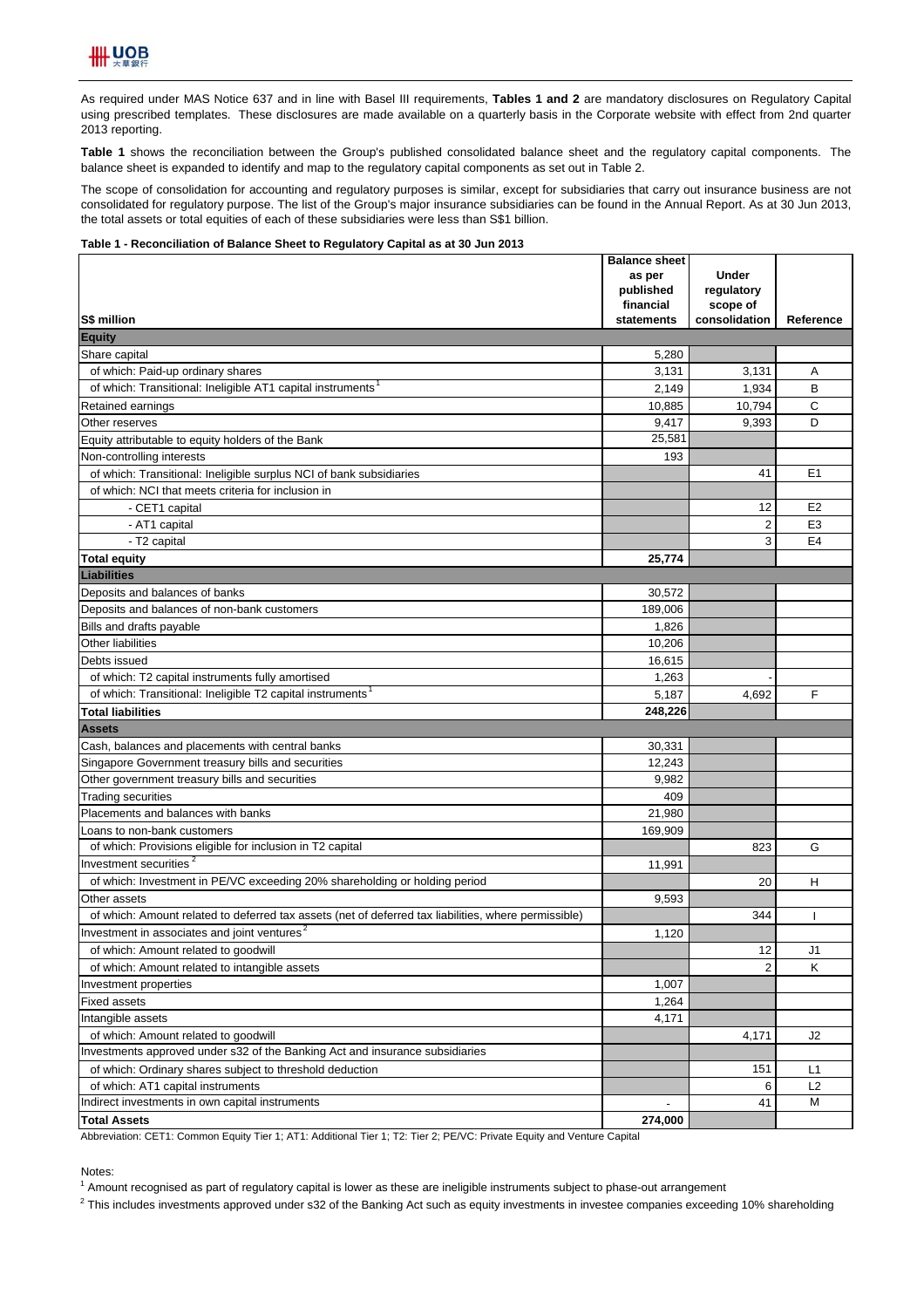

**Table 2** lists the regulatory capital components and the corresponding regulatory adjustments. The columns: (a) '**Amount**' refers to components of capital calculated in accordance with MAS Notice 637, effective 1 Jan 2013, (b) '**Amount subject to Pre-Basel III Treatment**' refers to components of capital that are on transitional arrangement, otherwise would be fully applied towards the relevant tier of capital, and (c) '**Source**' provides link to Table 1 by way of alphabetic / alphanumeric references, and cross-reference within the table by way of row number. Regulatory adjustments that are deducted against capital are reflected as positive numbers. Amounts less than \$500,000 in absolute terms are shown as "0".

## **Table 2 - Capital Components as at 30 Jun 2013**

|                         |                                                                                                    |                          | <b>Amount</b><br>subject to |                  |
|-------------------------|----------------------------------------------------------------------------------------------------|--------------------------|-----------------------------|------------------|
|                         |                                                                                                    |                          | <b>Pre-Basel III</b>        |                  |
|                         | S\$ million                                                                                        | Amount                   | <b>Treatment</b>            | <b>Source</b>    |
|                         | Common Equity Tier 1 capital: instruments and reserves                                             |                          |                             |                  |
| $\overline{1}$          | Paid-up ordinary shares and share premium (if applicable)                                          | 3,131                    |                             | Α                |
| $\overline{c}$          | Retained earnings                                                                                  | 10.794                   |                             | С                |
| $3^{\sharp}$            | Accumulated other comprehensive income and other disclosed reserves                                | 9,393                    |                             | D                |
| $\overline{\mathbf{4}}$ | Directly issued capital subject to phase out from CET1                                             |                          |                             |                  |
|                         | (only applicable to non-joint stock companies)                                                     |                          |                             |                  |
| 5                       | Minority interest that meets criteria for inclusion                                                | 53                       | (41)                        | $E1 + E2, -E1$   |
| $\bf 6$                 | Common Equity Tier 1 capital before regulatory adjustments                                         | 23,371                   |                             |                  |
|                         | Common Equity Tier 1 capital: regulatory adjustments                                               |                          |                             |                  |
| $\overline{7}$          | Valuation adjustment pursuant to Part VIII of MAS Notice 637                                       |                          |                             |                  |
| $\bf 8$                 | Goodwill, net of associated deferred tax liability                                                 | $\blacksquare$           | 4,183                       | $J1+J2$          |
| $9^{\sharp}$            | Intangible assets, net of associated deferred tax liability                                        |                          | 2                           | Κ                |
| $10^{#}$                | Deferred tax assets that rely on future profitability                                              |                          | 344                         | J.               |
| 11                      | Cash flow hedge reserve                                                                            |                          |                             |                  |
| 12                      | Shortfall of TEP relative to EL under IRBA                                                         |                          |                             |                  |
| 13                      | Increase in equity capital resulting from securitisation transactions                              | $\overline{a}$           |                             |                  |
| 14                      | Unrealised fair value gains/losses on financial liabilities and derivative liabilities             |                          |                             |                  |
|                         | arising from changes in own credit risk                                                            |                          |                             |                  |
| 15                      | Defined benefit pension fund assets, net of associated deferred tax liability                      | $\overline{a}$           |                             |                  |
| 16                      | Investments in own shares                                                                          | 40                       |                             | М                |
| 17                      | Reciprocal cross-holdings in ordinary shares of financial institutions                             |                          |                             |                  |
| 18                      | Capital investments in ordinary shares of unconsolidated financial institutions                    |                          |                             |                  |
|                         | in which Reporting Bank does not hold a major stake                                                |                          |                             |                  |
| $19^{#}$                | Investments in ordinary shares of unconsolidated major stake companies                             |                          | 151                         | L1               |
|                         | approved under s32 of Banking Act (including insurance subsidiaries)                               |                          |                             |                  |
|                         | (amount above 10% threshold)                                                                       |                          |                             |                  |
| $20^{#}$                | Mortgage servicing rights (amount above 10% threshold)                                             |                          |                             |                  |
| 21 <sup>#</sup>         | Deferred tax assets arising from temporary differences                                             |                          |                             |                  |
|                         | (amount above 10% threshold, net of related tax liability)                                         |                          |                             |                  |
| 22                      | Amount exceeding the 15% threshold                                                                 |                          |                             |                  |
| $23^{\rm \#}$           | of which: investments in ordinary shares of unconsolidated major stake companies                   |                          |                             |                  |
|                         | approved under s32 of Banking Act (including insurance subsidiaries)                               |                          |                             |                  |
| $24^{#}$                | of which: mortgage servicing rights                                                                |                          |                             |                  |
| $25^{t}$                | of which: deferred tax assets arising from temporary differences                                   |                          |                             |                  |
| 26                      | National specific regulatory adjustments                                                           |                          |                             |                  |
| 26A                     | PE/VC investments in the form of ordinary shares, in excess of 20%                                 |                          | 19                          | н                |
|                         | of such capital investments                                                                        |                          |                             |                  |
| 26B                     | PE/VC investments held beyond the relevant holding periods set out in MAS Notice 630               | $\overline{a}$           | 1                           | Н                |
| 26C                     | Capital deficits in subsidiaries and associates that are regulated financial institutions          |                          |                             |                  |
| 26D                     | Any other items which the Authority may specify                                                    |                          |                             |                  |
| 27                      | Regulatory adjustments applied in calculation of CET1 Capital due to insufficient                  | 2,682                    |                             | shortfall of row |
|                         | AT1 Capital to satisfy required deductions                                                         |                          |                             | 36 over row 43   |
| 28                      | Total regulatory adjustments to CET1 Capital                                                       | 2,723                    |                             |                  |
| 29                      | Common Equity Tier 1 capital (CET1)                                                                | 20,648                   |                             |                  |
|                         | <b>Additional Tier 1 capital: instruments</b>                                                      |                          |                             |                  |
| 30                      | AT1 capital instruments and share premium (if applicable)                                          |                          |                             |                  |
| 31                      | of which: classified as equity under the Accounting Standards                                      |                          |                             |                  |
| 32                      | of which: classified as liabilities under the Accounting Standards                                 | $\overline{\phantom{a}}$ |                             |                  |
| 33                      | Transitional: Ineligible capital instruments (pursuant to paragraphs 6.5.3 and 6.5.4)              | 1,934                    |                             | В                |
| 34                      | AT1 capital instruments issued by fully-consolidated subsidiaries that meet criteria for inclusion | 2                        |                             | E3               |
| 35                      | of which: instruments issued by subsidiaries subject to phase out                                  |                          |                             |                  |
| 36                      | Additional Tier 1 capital before regulatory adjustments                                            | 1,936                    |                             |                  |
|                         | Additional Tier 1 capital: regulatory adjustments                                                  |                          |                             |                  |
| 37                      | Investments in own AT1 capital instruments                                                         | 0                        |                             | M                |
| 38                      | Reciprocal cross-holdings in AT1 capital instruments of financial institutions                     |                          |                             |                  |
| 39                      | Capital investments in AT1 capital instruments of unconsolidated financial institutions            |                          |                             |                  |
|                         | in which Reporting Bank does not hold a major stake                                                |                          |                             |                  |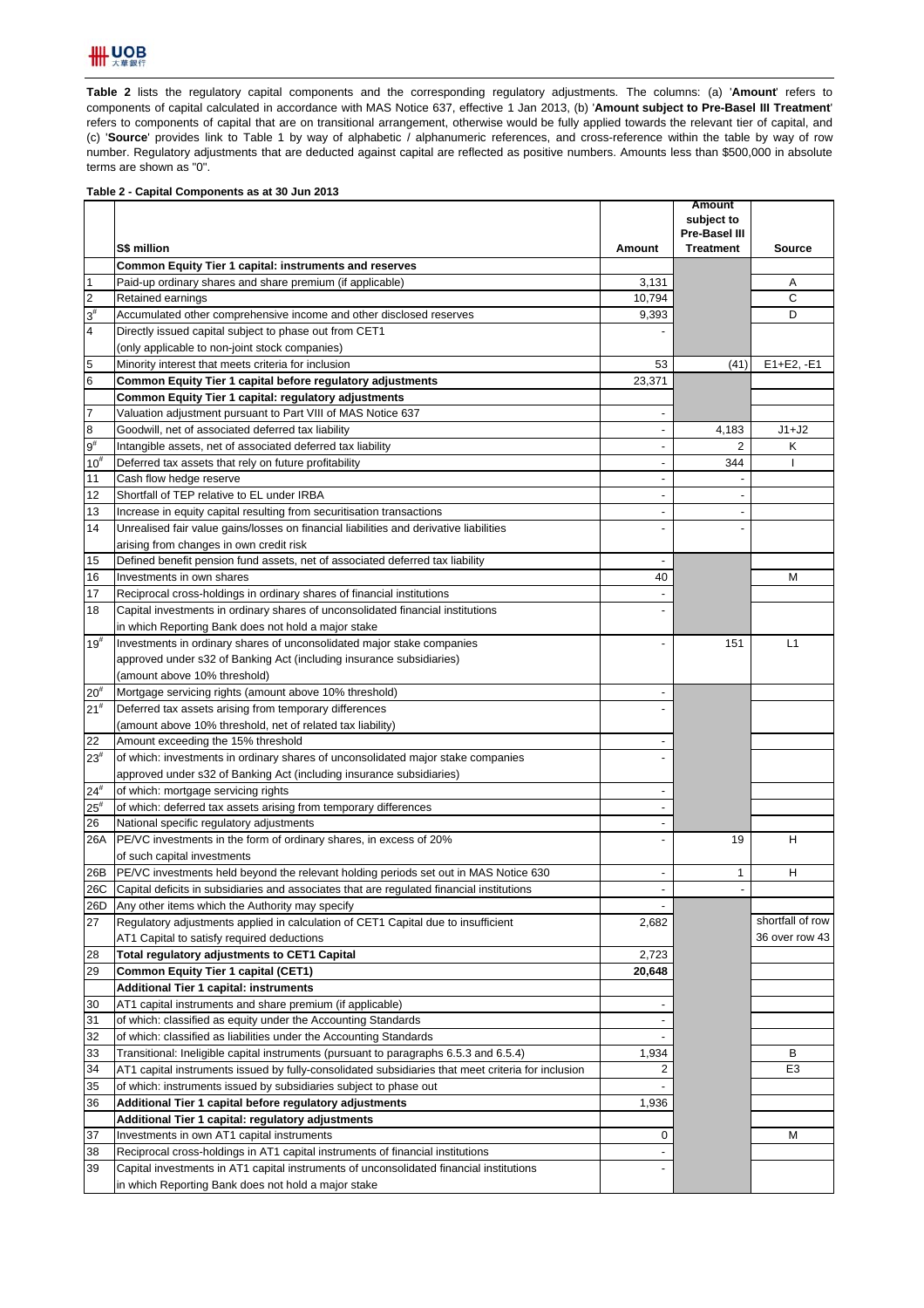## **Table 2 - Capital Components as at 30 Jun 2013**

|          | S\$ million                                                                                           | Amount         | <b>Amount</b><br>subject to<br><b>Pre-Basel III</b><br><b>Treatment</b> | <b>Source</b>   |
|----------|-------------------------------------------------------------------------------------------------------|----------------|-------------------------------------------------------------------------|-----------------|
| $40^{#}$ | Investments in AT1 capital instruments of unconsolidated major stake companies                        | 3              | 3                                                                       | L2              |
|          | approved under s32 of Banking Act (including insurance subsidiaries)                                  |                |                                                                         |                 |
| 41       | National specific regulatory adjustments                                                              | 4,615          |                                                                         |                 |
| 41A      | PE/VC investments in the form of AT1 capital instruments, in excess of 20%                            |                |                                                                         |                 |
|          | of such capital investments                                                                           |                |                                                                         |                 |
| 41B      | Any other items which the Authority may specify                                                       |                |                                                                         |                 |
| 41C      | Regulatory adjustments applied to AT1 Capital in respect of amounts                                   | 4,615          |                                                                         |                 |
|          | subject to pre-Basel III treatment                                                                    |                |                                                                         |                 |
|          | of which: Goodwill, net of associated deferred tax liability                                          | 4,183          |                                                                         | row 8 at 100%   |
|          | of which: Intangible assets, net of associated deferred tax liability                                 | $\overline{2}$ |                                                                         | row 9 at 100%   |
|          | of which: Deferred tax assets that rely on future profitability                                       | 344            |                                                                         | row 10 at 100%  |
|          | of which: Cash flow hedge reserve                                                                     |                |                                                                         |                 |
|          | of which: Increase in equity capital resulting from securitisation transactions                       |                |                                                                         |                 |
|          | of which: Unrealised fair value gains/losses on financial liabilities and derivative liabilities      |                |                                                                         |                 |
|          | arising from changes in own credit risk                                                               |                |                                                                         |                 |
|          | of which: Shortfall of TEP relative to EL under IRBA                                                  |                |                                                                         |                 |
|          | of which: PE/VC investments in the form of ordinary shares, in excess of 20%                          | 9              |                                                                         | row 26A at 50%  |
|          | of such capital investments                                                                           |                |                                                                         |                 |
|          | of which: PE/VC investments held beyond the relevant holding periods set out in                       | 1              |                                                                         | row 26B at 50%  |
|          | MAS Notice 630                                                                                        |                |                                                                         |                 |
|          | of which: Capital deficits in subsidiaries and associates that are regulated financial institutions   |                |                                                                         |                 |
|          | of which: Investments in ordinary shares of unconsolidated major stake companies                      | 75             |                                                                         | row 19 at 50%   |
|          | approved under s32 of Banking Act (incl insurance subsidiaries)                                       |                |                                                                         |                 |
|          | of which: PE/VC investments in the form of Tier 2 capital instruments, in excess of 20%               |                |                                                                         |                 |
|          | of such capital investments                                                                           |                |                                                                         |                 |
|          | of which: Investments in Tier 2 capital instruments of unconsolidated major stake companies           |                |                                                                         |                 |
|          | approved under s32 of Banking Act (incl insurance subsidiaries)                                       |                |                                                                         |                 |
| 42       | Regulatory adjustments applied in calculation of AT1 Capital due to                                   |                |                                                                         |                 |
|          | insufficient Tier 2 Capital to satisfy required deductions                                            |                |                                                                         |                 |
| 43       | Total regulatory adjustments to Additional Tier 1 capital                                             | 4,618          |                                                                         |                 |
| 44       | Additional Tier 1 capital (AT1)                                                                       |                |                                                                         | floored at zero |
| 45       | Tier 1 capital (T1 = CET1 + AT1)                                                                      | 20,648         |                                                                         |                 |
|          | Tier 2 capital: instruments and provisions                                                            |                |                                                                         |                 |
| 46       | Tier 2 capital instruments and share premium (if applicable)                                          |                |                                                                         |                 |
| 47       | Transitional: Ineligible capital instruments (pursuant to paragraphs 6.5.3 and 6.5.4)                 | 4,692          |                                                                         | F               |
| 48       | Tier 2 capital instruments issued by fully-consolidated subsidiaries that meet criteria for inclusion | 3              |                                                                         | E <sub>4</sub>  |
| 49       | of which: instruments issued by subsidiaries subject to phase out                                     |                |                                                                         |                 |
| 50       | Provisions                                                                                            | 823            |                                                                         | G               |
| 51       | Tier 2 capital before regulatory adjustments                                                          | 5,518          |                                                                         |                 |
|          | Tier 2 capital: regulatory adjustments                                                                |                |                                                                         |                 |
| 52       | Investments in own Tier 2 instruments                                                                 | 0              |                                                                         | М               |
| 53       | Reciprocal cross-holdings in Tier 2 capital instruments of financial institutions                     |                |                                                                         |                 |
| 54       | Capital investments in Tier 2 capital instruments of unconsolidated financial institutions            |                |                                                                         |                 |
|          | in which Reporting Bank does not hold a major stake                                                   |                |                                                                         |                 |
| $55^{#}$ | Investments in Tier 2 capital instruments of unconsolidated major stake companies                     |                |                                                                         |                 |
|          | approved under s32 of Banking Act (including insurance subsidiaries)                                  |                |                                                                         |                 |
| 56       | National specific regulatory adjustments                                                              | 88             |                                                                         |                 |
| 56A      | PE/VC investments in the form of Tier 2 capital instruments, in excess of 20%                         |                |                                                                         |                 |
|          | of such capital investments                                                                           |                |                                                                         |                 |
| 56B      | Any other items which the Authority may specify                                                       |                |                                                                         |                 |
|          | 56C Regulatory adjustments applied to Tier 2 Capital in respect of amounts                            | 88             |                                                                         |                 |
|          | subject to pre-Basel III treatment                                                                    |                |                                                                         |                 |
|          | of which: Shortfall of TEP relative to EL under IRBA                                                  |                |                                                                         |                 |
|          | of which: PE/VC investments in the form of ordinary shares, in excess of 20%                          | 9              |                                                                         | row 26A at 50%  |
|          | of such capital investments                                                                           |                |                                                                         |                 |
|          | of which: PE/VC investments held beyond the relevant holding periods set out in                       | 1              |                                                                         | row 26B at 50%  |
|          | MAS Notice 630                                                                                        |                |                                                                         |                 |
|          | of which: Capital deficits in subsidiaries and associates that are regulated financial institutions   |                |                                                                         |                 |
|          | of which: Investments in ordinary shares of unconsolidated major stake companies                      | 75             |                                                                         | row 19 at 50%   |
|          | approved under s32 of Banking Act (incl insurance subsidiaries)                                       |                |                                                                         |                 |
|          | of which: PE/VC investments in the form of AT1 capital instruments, in excess of 20%                  |                |                                                                         |                 |
|          | of such capital investments                                                                           |                |                                                                         |                 |